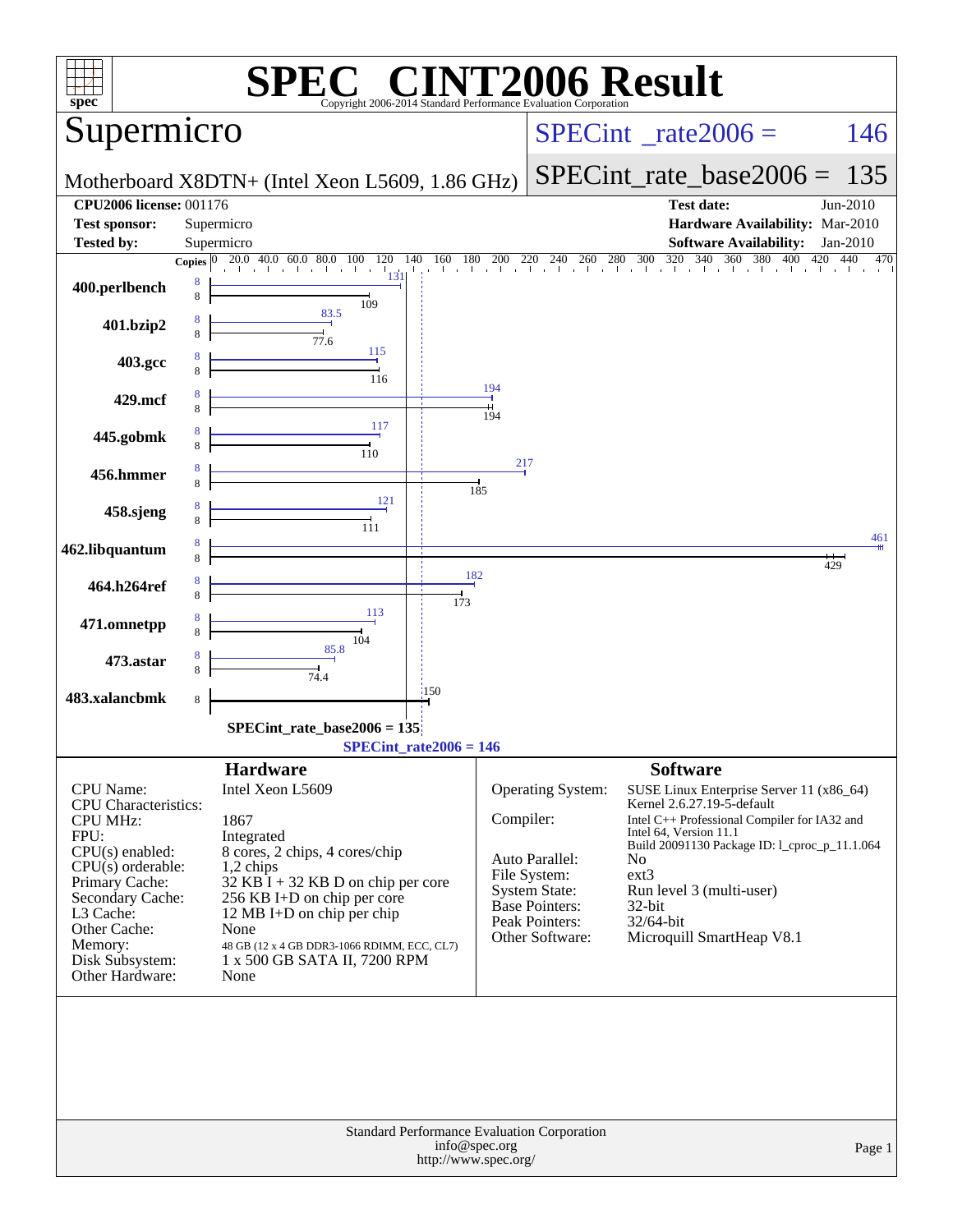

# **[SPEC CINT2006 Result](http://www.spec.org/auto/cpu2006/Docs/result-fields.html#SPECCINT2006Result)**

## Supermicro

### SPECint rate $2006 = 146$

Motherboard X8DTN+ (Intel Xeon L5609, 1.86 GHz)

[SPECint\\_rate\\_base2006 =](http://www.spec.org/auto/cpu2006/Docs/result-fields.html#SPECintratebase2006) 135

**[CPU2006 license:](http://www.spec.org/auto/cpu2006/Docs/result-fields.html#CPU2006license)** 001176 **[Test date:](http://www.spec.org/auto/cpu2006/Docs/result-fields.html#Testdate)** Jun-2010

**[Test sponsor:](http://www.spec.org/auto/cpu2006/Docs/result-fields.html#Testsponsor)** Supermicro **[Hardware Availability:](http://www.spec.org/auto/cpu2006/Docs/result-fields.html#HardwareAvailability)** Mar-2010 **[Tested by:](http://www.spec.org/auto/cpu2006/Docs/result-fields.html#Testedby)** Supermicro **[Software Availability:](http://www.spec.org/auto/cpu2006/Docs/result-fields.html#SoftwareAvailability)** Jan-2010

#### **[Results Table](http://www.spec.org/auto/cpu2006/Docs/result-fields.html#ResultsTable)**

|                  | <b>Base</b>                                                                                              |                |       |                |       |                |             |               | <b>Peak</b>    |              |                |              |                |              |  |
|------------------|----------------------------------------------------------------------------------------------------------|----------------|-------|----------------|-------|----------------|-------------|---------------|----------------|--------------|----------------|--------------|----------------|--------------|--|
| <b>Benchmark</b> | <b>Copies</b>                                                                                            | <b>Seconds</b> | Ratio | <b>Seconds</b> | Ratio | <b>Seconds</b> | Ratio       | <b>Copies</b> | <b>Seconds</b> | <b>Ratio</b> | <b>Seconds</b> | <b>Ratio</b> | <b>Seconds</b> | <b>Ratio</b> |  |
| 400.perlbench    |                                                                                                          | 713            | 110   | 714            | 109   | 715            | 109         |               | 598            | 131          | 597            | 131          | 596            | 131          |  |
| 401.bzip2        |                                                                                                          | 997            | 77.4  | 994            | 77.6  | 995            | <u>77.6</u> |               | 925            | 83.5         | 924            | 83.5         | 925            | 83.4         |  |
| $403.\text{gcc}$ |                                                                                                          | 555            | 116   | 555            | 116   | 554            | 116         |               | 560            | 115          | 561            | 115          | 562            | 115          |  |
| $429$ .mcf       |                                                                                                          | 381            | 191   | 376            | 194   | 376            | 194         |               | 376            | 194          | 376            | 194          | 376            | 194          |  |
| $445$ .gobmk     |                                                                                                          | 764            | 110   | 766            | 110   | 766            | 110         |               | 720            | 117          | 718            | 117          | 718            | 117          |  |
| 456.hmmer        |                                                                                                          | 404            | 185   | 405            | 184   | 403            | 185         |               | 345            | 217          | 345            | 216          | 345            | 217          |  |
| $458$ .sjeng     |                                                                                                          | 875            | 111   | 876            | 111   | 876            | 111         |               | 800            | 121          | 800            | 121          | 800            | 121          |  |
| 462.libquantum   |                                                                                                          | 386            | 429   | 379            | 437   | 391            | 424         |               | 358            | 463          | 360            | 460          | 359            | 461          |  |
| 464.h264ref      |                                                                                                          | 1021           | 173   | 1022           | 173   | 1024           | 173         |               | 974            | 182          | 974            | 182          | 973            | 182          |  |
| 471.omnetpp      |                                                                                                          | 481            | 104   | 482            | 104   | 481            | 104         |               | 440            | 114          | 441            | <b>113</b>   | 441            | 113          |  |
| 473.astar        |                                                                                                          | 755            | 74.4  | 752            | 74.7  | 757            | 74.2        | 8             | 655            | 85.8         | 657            | 85.5         | 655            | 85.8         |  |
| 483.xalancbmk    |                                                                                                          | 367            | 150   | 367            | 150   | 367            | 150         | 8             | 367            | 150          | 367            | 150          | 367            | 150          |  |
|                  | Results appear in the order in which they were run. Bold underlined text indicates a median measurement. |                |       |                |       |                |             |               |                |              |                |              |                |              |  |

#### **[Submit Notes](http://www.spec.org/auto/cpu2006/Docs/result-fields.html#SubmitNotes)**

The config file option 'submit' was used. numactl was used to bind copies to the cores

### **[Operating System Notes](http://www.spec.org/auto/cpu2006/Docs/result-fields.html#OperatingSystemNotes)**

'ulimit -s unlimited' was used to set the stack size to unlimited prior to run

#### **[Platform Notes](http://www.spec.org/auto/cpu2006/Docs/result-fields.html#PlatformNotes)**

 Fan speed set to Full Speed in BIOS Setup. As tested, the system used a Supermicro CSE-745TQ-920B chassis. The chassis is bundled with a PWS-920P-1R power supply, 2 SNK-P0038P heatsinks, as well as 2 FAN-0082L4 and 3 FAN-0074L4 cooling fans.

#### **[General Notes](http://www.spec.org/auto/cpu2006/Docs/result-fields.html#GeneralNotes)**

Binaries were compiled on SLES 10 with Binutils 2.18.50.0.7.20080502

## **[Base Compiler Invocation](http://www.spec.org/auto/cpu2006/Docs/result-fields.html#BaseCompilerInvocation)**

[C benchmarks](http://www.spec.org/auto/cpu2006/Docs/result-fields.html#Cbenchmarks): [icc -m32](http://www.spec.org/cpu2006/results/res2010q3/cpu2006-20100622-12000.flags.html#user_CCbase_intel_icc_32bit_5ff4a39e364c98233615fdd38438c6f2)

Continued on next page

Standard Performance Evaluation Corporation [info@spec.org](mailto:info@spec.org) <http://www.spec.org/>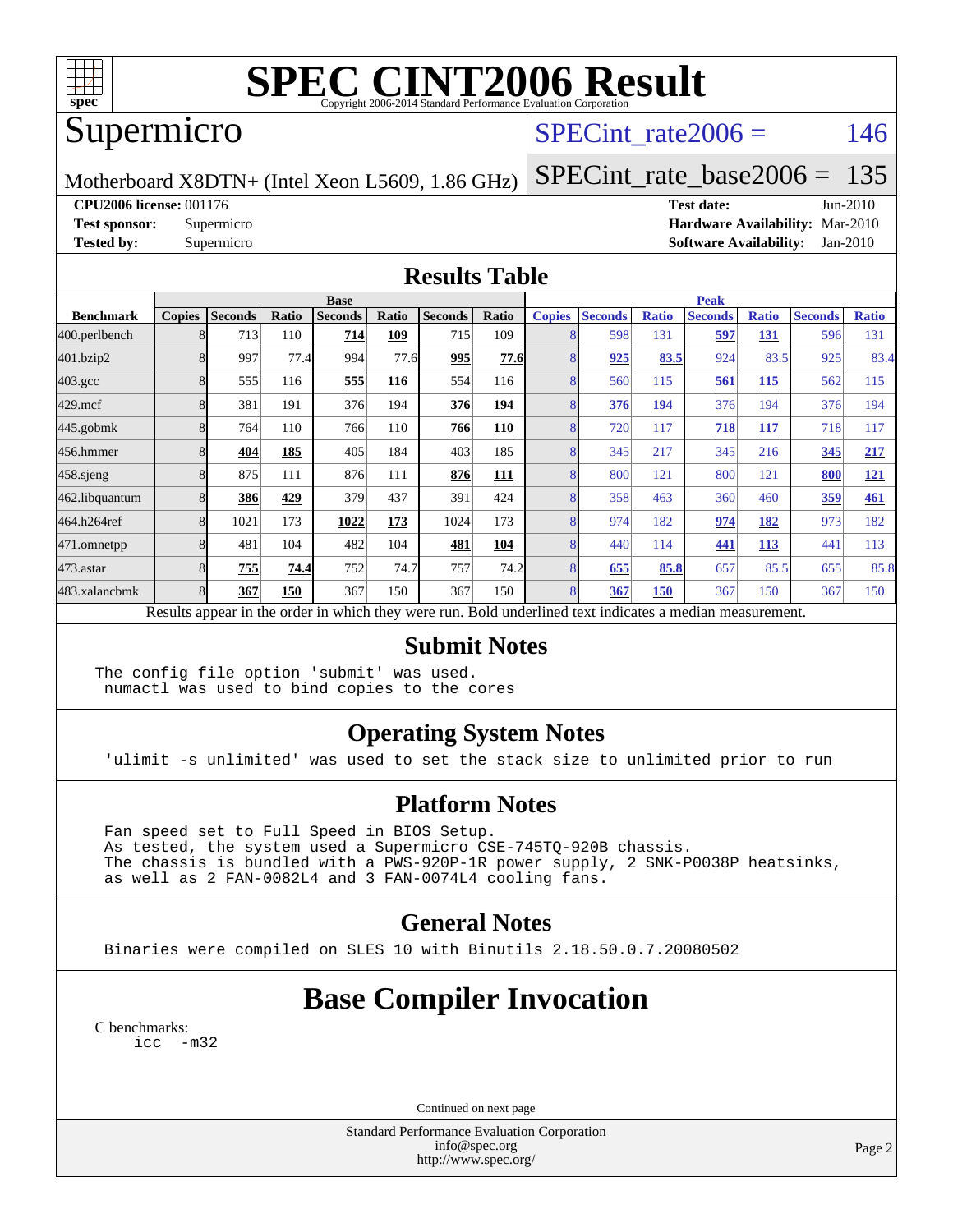| <b>SPEC CINT2006 Result</b><br>spec<br>Copyright 2006-2014 Standard Performance Evaluation Corporation                                                        |                                                                                                                   |  |  |  |  |  |  |  |  |
|---------------------------------------------------------------------------------------------------------------------------------------------------------------|-------------------------------------------------------------------------------------------------------------------|--|--|--|--|--|--|--|--|
| Supermicro                                                                                                                                                    | 146<br>SPECint rate $2006 =$                                                                                      |  |  |  |  |  |  |  |  |
| Motherboard X8DTN+ (Intel Xeon L5609, 1.86 GHz)                                                                                                               | 135<br>$SPECint_rate\_base2006 =$                                                                                 |  |  |  |  |  |  |  |  |
| <b>CPU2006 license: 001176</b><br><b>Test sponsor:</b><br>Supermicro<br><b>Tested by:</b><br>Supermicro                                                       | <b>Test date:</b><br>$Jun-2010$<br>Hardware Availability: Mar-2010<br><b>Software Availability:</b><br>$Jan-2010$ |  |  |  |  |  |  |  |  |
| <b>Base Compiler Invocation (Continued)</b><br>$C_{++}$ benchmarks:<br>icpc -m32                                                                              |                                                                                                                   |  |  |  |  |  |  |  |  |
| <b>Base Portability Flags</b><br>400.perlbench: -DSPEC_CPU_LINUX_IA32<br>462.libquantum: - DSPEC CPU LINUX<br>483.xalancbmk: - DSPEC_CPU_LINUX                |                                                                                                                   |  |  |  |  |  |  |  |  |
| <b>Base Optimization Flags</b><br>C benchmarks:<br>-xSSE4.2 -ipo -03 -no-prec-div -static -opt-prefetch                                                       |                                                                                                                   |  |  |  |  |  |  |  |  |
| C++ benchmarks:<br>-xSSE4.2 -ipo -03 -no-prec-div -opt-prefetch -Wl,-z, muldefs<br>-L/home/cmplr/usr3/alrahate/cpu2006.1.1.ic11.1/libic11.1-32bit -lsmartheap |                                                                                                                   |  |  |  |  |  |  |  |  |
| <b>Base Other Flags</b><br>C benchmarks:                                                                                                                      |                                                                                                                   |  |  |  |  |  |  |  |  |
| 403.gcc: -Dalloca=_alloca                                                                                                                                     |                                                                                                                   |  |  |  |  |  |  |  |  |
| <b>Peak Compiler Invocation</b>                                                                                                                               |                                                                                                                   |  |  |  |  |  |  |  |  |
| C benchmarks (except as noted below):<br>$\text{icc}$ -m32                                                                                                    |                                                                                                                   |  |  |  |  |  |  |  |  |
| 401.bzip2: icc -m64                                                                                                                                           |                                                                                                                   |  |  |  |  |  |  |  |  |
| 456.hmmer: icc -m64                                                                                                                                           |                                                                                                                   |  |  |  |  |  |  |  |  |
| 458.sjeng: icc -m64                                                                                                                                           |                                                                                                                   |  |  |  |  |  |  |  |  |
| 462.libquantum: icc -m64                                                                                                                                      |                                                                                                                   |  |  |  |  |  |  |  |  |
| C++ benchmarks (except as noted below):                                                                                                                       |                                                                                                                   |  |  |  |  |  |  |  |  |

[icpc -m32](http://www.spec.org/cpu2006/results/res2010q3/cpu2006-20100622-12000.flags.html#user_CXXpeak_intel_icpc_32bit_4e5a5ef1a53fd332b3c49e69c3330699)

473.astar: [icpc -m64](http://www.spec.org/cpu2006/results/res2010q3/cpu2006-20100622-12000.flags.html#user_peakCXXLD473_astar_intel_icpc_64bit_fc66a5337ce925472a5c54ad6a0de310)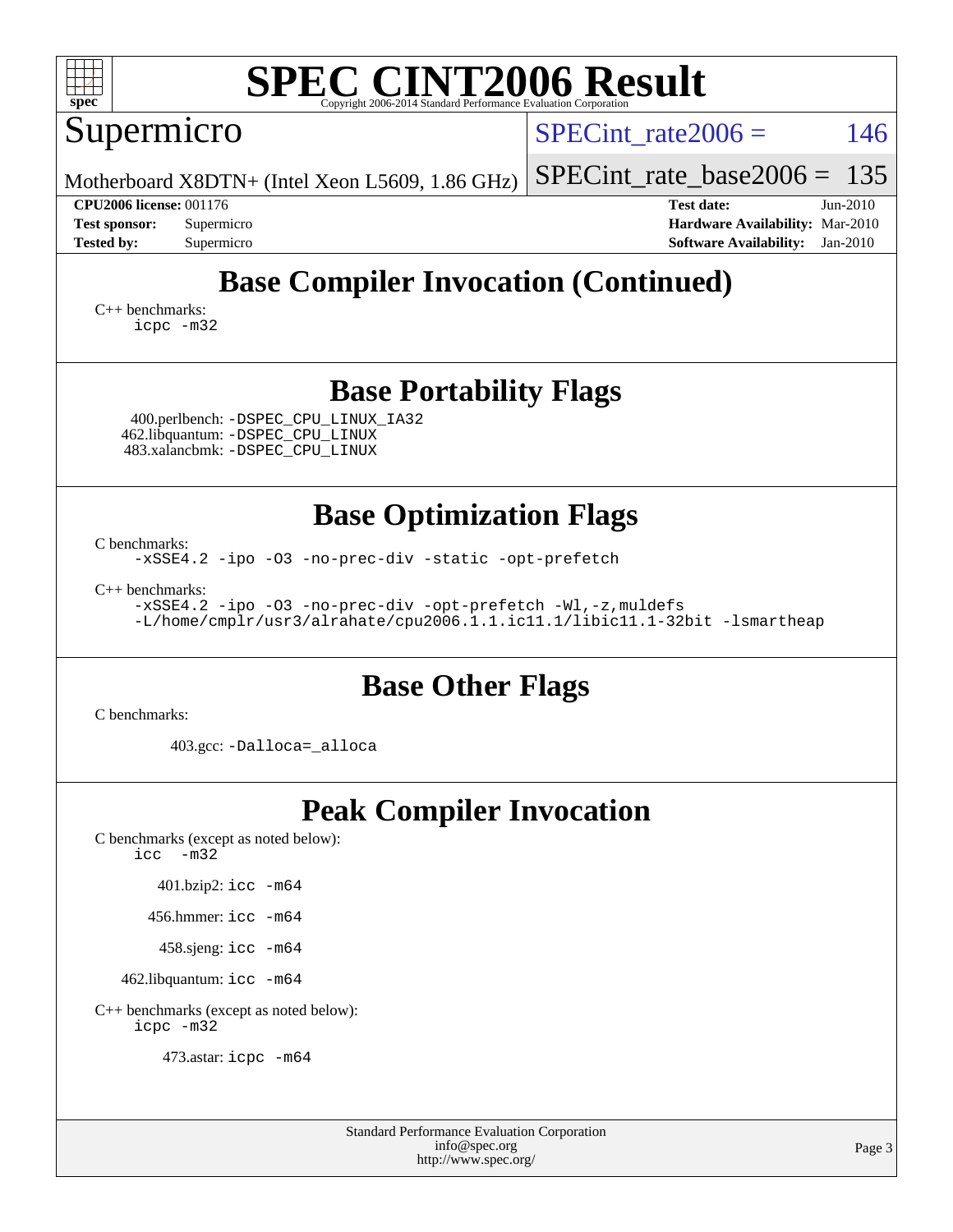

# **[SPEC CINT2006 Result](http://www.spec.org/auto/cpu2006/Docs/result-fields.html#SPECCINT2006Result)**

Supermicro

SPECint rate $2006 = 146$ 

Motherboard X8DTN+ (Intel Xeon L5609, 1.86 GHz)

[SPECint\\_rate\\_base2006 =](http://www.spec.org/auto/cpu2006/Docs/result-fields.html#SPECintratebase2006) 135

**[CPU2006 license:](http://www.spec.org/auto/cpu2006/Docs/result-fields.html#CPU2006license)** 001176 **[Test date:](http://www.spec.org/auto/cpu2006/Docs/result-fields.html#Testdate)** Jun-2010 **[Test sponsor:](http://www.spec.org/auto/cpu2006/Docs/result-fields.html#Testsponsor)** Supermicro **[Hardware Availability:](http://www.spec.org/auto/cpu2006/Docs/result-fields.html#HardwareAvailability)** Mar-2010 **[Tested by:](http://www.spec.org/auto/cpu2006/Docs/result-fields.html#Testedby)** Supermicro **[Software Availability:](http://www.spec.org/auto/cpu2006/Docs/result-fields.html#SoftwareAvailability)** Jan-2010

### **[Peak Portability Flags](http://www.spec.org/auto/cpu2006/Docs/result-fields.html#PeakPortabilityFlags)**

 400.perlbench: [-DSPEC\\_CPU\\_LINUX\\_IA32](http://www.spec.org/cpu2006/results/res2010q3/cpu2006-20100622-12000.flags.html#b400.perlbench_peakCPORTABILITY_DSPEC_CPU_LINUX_IA32) 401.bzip2: [-DSPEC\\_CPU\\_LP64](http://www.spec.org/cpu2006/results/res2010q3/cpu2006-20100622-12000.flags.html#suite_peakCPORTABILITY401_bzip2_DSPEC_CPU_LP64) 456.hmmer: [-DSPEC\\_CPU\\_LP64](http://www.spec.org/cpu2006/results/res2010q3/cpu2006-20100622-12000.flags.html#suite_peakCPORTABILITY456_hmmer_DSPEC_CPU_LP64) 458.sjeng: [-DSPEC\\_CPU\\_LP64](http://www.spec.org/cpu2006/results/res2010q3/cpu2006-20100622-12000.flags.html#suite_peakCPORTABILITY458_sjeng_DSPEC_CPU_LP64) 462.libquantum: [-DSPEC\\_CPU\\_LP64](http://www.spec.org/cpu2006/results/res2010q3/cpu2006-20100622-12000.flags.html#suite_peakCPORTABILITY462_libquantum_DSPEC_CPU_LP64) [-DSPEC\\_CPU\\_LINUX](http://www.spec.org/cpu2006/results/res2010q3/cpu2006-20100622-12000.flags.html#b462.libquantum_peakCPORTABILITY_DSPEC_CPU_LINUX) 473.astar: [-DSPEC\\_CPU\\_LP64](http://www.spec.org/cpu2006/results/res2010q3/cpu2006-20100622-12000.flags.html#suite_peakCXXPORTABILITY473_astar_DSPEC_CPU_LP64) 483.xalancbmk: [-DSPEC\\_CPU\\_LINUX](http://www.spec.org/cpu2006/results/res2010q3/cpu2006-20100622-12000.flags.html#b483.xalancbmk_peakCXXPORTABILITY_DSPEC_CPU_LINUX)

## **[Peak Optimization Flags](http://www.spec.org/auto/cpu2006/Docs/result-fields.html#PeakOptimizationFlags)**

[C benchmarks](http://www.spec.org/auto/cpu2006/Docs/result-fields.html#Cbenchmarks):

Standard Performance Evaluation Corporation 400.perlbench: [-xSSE4.2](http://www.spec.org/cpu2006/results/res2010q3/cpu2006-20100622-12000.flags.html#user_peakPASS2_CFLAGSPASS2_LDCFLAGS400_perlbench_f-xSSE42_f91528193cf0b216347adb8b939d4107)(pass 2) [-prof-gen](http://www.spec.org/cpu2006/results/res2010q3/cpu2006-20100622-12000.flags.html#user_peakPASS1_CFLAGSPASS1_LDCFLAGS400_perlbench_prof_gen_e43856698f6ca7b7e442dfd80e94a8fc)(pass 1) [-ipo](http://www.spec.org/cpu2006/results/res2010q3/cpu2006-20100622-12000.flags.html#user_peakPASS2_CFLAGSPASS2_LDCFLAGS400_perlbench_f-ipo)(pass 2) [-O3](http://www.spec.org/cpu2006/results/res2010q3/cpu2006-20100622-12000.flags.html#user_peakPASS2_CFLAGSPASS2_LDCFLAGS400_perlbench_f-O3)(pass 2) [-no-prec-div](http://www.spec.org/cpu2006/results/res2010q3/cpu2006-20100622-12000.flags.html#user_peakPASS2_CFLAGSPASS2_LDCFLAGS400_perlbench_f-no-prec-div)(pass 2) [-static](http://www.spec.org/cpu2006/results/res2010q3/cpu2006-20100622-12000.flags.html#user_peakPASS2_CFLAGSPASS2_LDCFLAGS400_perlbench_f-static)(pass 2) [-prof-use](http://www.spec.org/cpu2006/results/res2010q3/cpu2006-20100622-12000.flags.html#user_peakPASS2_CFLAGSPASS2_LDCFLAGS400_perlbench_prof_use_bccf7792157ff70d64e32fe3e1250b55)(pass 2) [-ansi-alias](http://www.spec.org/cpu2006/results/res2010q3/cpu2006-20100622-12000.flags.html#user_peakCOPTIMIZE400_perlbench_f-ansi-alias) 401.bzip2: [-xSSE4.2](http://www.spec.org/cpu2006/results/res2010q3/cpu2006-20100622-12000.flags.html#user_peakPASS2_CFLAGSPASS2_LDCFLAGS401_bzip2_f-xSSE42_f91528193cf0b216347adb8b939d4107)(pass 2) [-prof-gen](http://www.spec.org/cpu2006/results/res2010q3/cpu2006-20100622-12000.flags.html#user_peakPASS1_CFLAGSPASS1_LDCFLAGS401_bzip2_prof_gen_e43856698f6ca7b7e442dfd80e94a8fc)(pass 1) [-ipo](http://www.spec.org/cpu2006/results/res2010q3/cpu2006-20100622-12000.flags.html#user_peakPASS2_CFLAGSPASS2_LDCFLAGS401_bzip2_f-ipo)(pass 2) [-O3](http://www.spec.org/cpu2006/results/res2010q3/cpu2006-20100622-12000.flags.html#user_peakPASS2_CFLAGSPASS2_LDCFLAGS401_bzip2_f-O3)(pass 2) [-no-prec-div](http://www.spec.org/cpu2006/results/res2010q3/cpu2006-20100622-12000.flags.html#user_peakPASS2_CFLAGSPASS2_LDCFLAGS401_bzip2_f-no-prec-div)(pass 2) [-static](http://www.spec.org/cpu2006/results/res2010q3/cpu2006-20100622-12000.flags.html#user_peakPASS2_CFLAGSPASS2_LDCFLAGS401_bzip2_f-static)(pass 2) [-prof-use](http://www.spec.org/cpu2006/results/res2010q3/cpu2006-20100622-12000.flags.html#user_peakPASS2_CFLAGSPASS2_LDCFLAGS401_bzip2_prof_use_bccf7792157ff70d64e32fe3e1250b55)(pass 2) [-opt-prefetch](http://www.spec.org/cpu2006/results/res2010q3/cpu2006-20100622-12000.flags.html#user_peakCOPTIMIZE401_bzip2_f-opt-prefetch) [-ansi-alias](http://www.spec.org/cpu2006/results/res2010q3/cpu2006-20100622-12000.flags.html#user_peakCOPTIMIZE401_bzip2_f-ansi-alias) [-auto-ilp32](http://www.spec.org/cpu2006/results/res2010q3/cpu2006-20100622-12000.flags.html#user_peakCOPTIMIZE401_bzip2_f-auto-ilp32) 403.gcc: [-xSSE4.2](http://www.spec.org/cpu2006/results/res2010q3/cpu2006-20100622-12000.flags.html#user_peakCOPTIMIZE403_gcc_f-xSSE42_f91528193cf0b216347adb8b939d4107) [-ipo](http://www.spec.org/cpu2006/results/res2010q3/cpu2006-20100622-12000.flags.html#user_peakCOPTIMIZE403_gcc_f-ipo) [-O3](http://www.spec.org/cpu2006/results/res2010q3/cpu2006-20100622-12000.flags.html#user_peakCOPTIMIZE403_gcc_f-O3) [-no-prec-div](http://www.spec.org/cpu2006/results/res2010q3/cpu2006-20100622-12000.flags.html#user_peakCOPTIMIZE403_gcc_f-no-prec-div) [-static](http://www.spec.org/cpu2006/results/res2010q3/cpu2006-20100622-12000.flags.html#user_peakCOPTIMIZE403_gcc_f-static) 429.mcf: [-xSSE4.2](http://www.spec.org/cpu2006/results/res2010q3/cpu2006-20100622-12000.flags.html#user_peakCOPTIMIZE429_mcf_f-xSSE42_f91528193cf0b216347adb8b939d4107) [-ipo](http://www.spec.org/cpu2006/results/res2010q3/cpu2006-20100622-12000.flags.html#user_peakCOPTIMIZE429_mcf_f-ipo) [-O3](http://www.spec.org/cpu2006/results/res2010q3/cpu2006-20100622-12000.flags.html#user_peakCOPTIMIZE429_mcf_f-O3) [-no-prec-div](http://www.spec.org/cpu2006/results/res2010q3/cpu2006-20100622-12000.flags.html#user_peakCOPTIMIZE429_mcf_f-no-prec-div) [-static](http://www.spec.org/cpu2006/results/res2010q3/cpu2006-20100622-12000.flags.html#user_peakCOPTIMIZE429_mcf_f-static) [-opt-prefetch](http://www.spec.org/cpu2006/results/res2010q3/cpu2006-20100622-12000.flags.html#user_peakCOPTIMIZE429_mcf_f-opt-prefetch) 445.gobmk: [-xSSE4.2](http://www.spec.org/cpu2006/results/res2010q3/cpu2006-20100622-12000.flags.html#user_peakPASS2_CFLAGSPASS2_LDCFLAGS445_gobmk_f-xSSE42_f91528193cf0b216347adb8b939d4107)(pass 2) [-prof-gen](http://www.spec.org/cpu2006/results/res2010q3/cpu2006-20100622-12000.flags.html#user_peakPASS1_CFLAGSPASS1_LDCFLAGS445_gobmk_prof_gen_e43856698f6ca7b7e442dfd80e94a8fc)(pass 1) [-prof-use](http://www.spec.org/cpu2006/results/res2010q3/cpu2006-20100622-12000.flags.html#user_peakPASS2_CFLAGSPASS2_LDCFLAGS445_gobmk_prof_use_bccf7792157ff70d64e32fe3e1250b55)(pass 2) [-O2](http://www.spec.org/cpu2006/results/res2010q3/cpu2006-20100622-12000.flags.html#user_peakCOPTIMIZE445_gobmk_f-O2) [-ipo](http://www.spec.org/cpu2006/results/res2010q3/cpu2006-20100622-12000.flags.html#user_peakCOPTIMIZE445_gobmk_f-ipo) [-no-prec-div](http://www.spec.org/cpu2006/results/res2010q3/cpu2006-20100622-12000.flags.html#user_peakCOPTIMIZE445_gobmk_f-no-prec-div) [-ansi-alias](http://www.spec.org/cpu2006/results/res2010q3/cpu2006-20100622-12000.flags.html#user_peakCOPTIMIZE445_gobmk_f-ansi-alias) 456.hmmer: [-xSSE4.2](http://www.spec.org/cpu2006/results/res2010q3/cpu2006-20100622-12000.flags.html#user_peakCOPTIMIZE456_hmmer_f-xSSE42_f91528193cf0b216347adb8b939d4107) [-ipo](http://www.spec.org/cpu2006/results/res2010q3/cpu2006-20100622-12000.flags.html#user_peakCOPTIMIZE456_hmmer_f-ipo) [-O3](http://www.spec.org/cpu2006/results/res2010q3/cpu2006-20100622-12000.flags.html#user_peakCOPTIMIZE456_hmmer_f-O3) [-no-prec-div](http://www.spec.org/cpu2006/results/res2010q3/cpu2006-20100622-12000.flags.html#user_peakCOPTIMIZE456_hmmer_f-no-prec-div) [-static](http://www.spec.org/cpu2006/results/res2010q3/cpu2006-20100622-12000.flags.html#user_peakCOPTIMIZE456_hmmer_f-static) [-unroll2](http://www.spec.org/cpu2006/results/res2010q3/cpu2006-20100622-12000.flags.html#user_peakCOPTIMIZE456_hmmer_f-unroll_784dae83bebfb236979b41d2422d7ec2) [-ansi-alias](http://www.spec.org/cpu2006/results/res2010q3/cpu2006-20100622-12000.flags.html#user_peakCOPTIMIZE456_hmmer_f-ansi-alias) [-auto-ilp32](http://www.spec.org/cpu2006/results/res2010q3/cpu2006-20100622-12000.flags.html#user_peakCOPTIMIZE456_hmmer_f-auto-ilp32)  $458 \text{.}$  sjeng:  $-xSSE4$ .  $2(\text{pass 2})$  -prof-qen(pass 1) [-ipo](http://www.spec.org/cpu2006/results/res2010q3/cpu2006-20100622-12000.flags.html#user_peakPASS2_CFLAGSPASS2_LDCFLAGS458_sjeng_f-ipo)(pass 2) [-O3](http://www.spec.org/cpu2006/results/res2010q3/cpu2006-20100622-12000.flags.html#user_peakPASS2_CFLAGSPASS2_LDCFLAGS458_sjeng_f-O3)(pass 2) [-no-prec-div](http://www.spec.org/cpu2006/results/res2010q3/cpu2006-20100622-12000.flags.html#user_peakPASS2_CFLAGSPASS2_LDCFLAGS458_sjeng_f-no-prec-div)(pass 2) [-static](http://www.spec.org/cpu2006/results/res2010q3/cpu2006-20100622-12000.flags.html#user_peakPASS2_CFLAGSPASS2_LDCFLAGS458_sjeng_f-static)(pass 2) [-prof-use](http://www.spec.org/cpu2006/results/res2010q3/cpu2006-20100622-12000.flags.html#user_peakPASS2_CFLAGSPASS2_LDCFLAGS458_sjeng_prof_use_bccf7792157ff70d64e32fe3e1250b55)(pass 2) [-unroll4](http://www.spec.org/cpu2006/results/res2010q3/cpu2006-20100622-12000.flags.html#user_peakCOPTIMIZE458_sjeng_f-unroll_4e5e4ed65b7fd20bdcd365bec371b81f) [-auto-ilp32](http://www.spec.org/cpu2006/results/res2010q3/cpu2006-20100622-12000.flags.html#user_peakCOPTIMIZE458_sjeng_f-auto-ilp32) 462.libquantum: [-xSSE4.2](http://www.spec.org/cpu2006/results/res2010q3/cpu2006-20100622-12000.flags.html#user_peakCOPTIMIZE462_libquantum_f-xSSE42_f91528193cf0b216347adb8b939d4107) [-ipo](http://www.spec.org/cpu2006/results/res2010q3/cpu2006-20100622-12000.flags.html#user_peakCOPTIMIZE462_libquantum_f-ipo) [-O3](http://www.spec.org/cpu2006/results/res2010q3/cpu2006-20100622-12000.flags.html#user_peakCOPTIMIZE462_libquantum_f-O3) [-no-prec-div](http://www.spec.org/cpu2006/results/res2010q3/cpu2006-20100622-12000.flags.html#user_peakCOPTIMIZE462_libquantum_f-no-prec-div) [-static](http://www.spec.org/cpu2006/results/res2010q3/cpu2006-20100622-12000.flags.html#user_peakCOPTIMIZE462_libquantum_f-static) [-auto-ilp32](http://www.spec.org/cpu2006/results/res2010q3/cpu2006-20100622-12000.flags.html#user_peakCOPTIMIZE462_libquantum_f-auto-ilp32) [-opt-prefetch](http://www.spec.org/cpu2006/results/res2010q3/cpu2006-20100622-12000.flags.html#user_peakCOPTIMIZE462_libquantum_f-opt-prefetch) 464.h264ref: [-xSSE4.2](http://www.spec.org/cpu2006/results/res2010q3/cpu2006-20100622-12000.flags.html#user_peakPASS2_CFLAGSPASS2_LDCFLAGS464_h264ref_f-xSSE42_f91528193cf0b216347adb8b939d4107)(pass 2) [-prof-gen](http://www.spec.org/cpu2006/results/res2010q3/cpu2006-20100622-12000.flags.html#user_peakPASS1_CFLAGSPASS1_LDCFLAGS464_h264ref_prof_gen_e43856698f6ca7b7e442dfd80e94a8fc)(pass 1) [-ipo](http://www.spec.org/cpu2006/results/res2010q3/cpu2006-20100622-12000.flags.html#user_peakPASS2_CFLAGSPASS2_LDCFLAGS464_h264ref_f-ipo)(pass 2) [-O3](http://www.spec.org/cpu2006/results/res2010q3/cpu2006-20100622-12000.flags.html#user_peakPASS2_CFLAGSPASS2_LDCFLAGS464_h264ref_f-O3)(pass 2) [-no-prec-div](http://www.spec.org/cpu2006/results/res2010q3/cpu2006-20100622-12000.flags.html#user_peakPASS2_CFLAGSPASS2_LDCFLAGS464_h264ref_f-no-prec-div)(pass 2) [-static](http://www.spec.org/cpu2006/results/res2010q3/cpu2006-20100622-12000.flags.html#user_peakPASS2_CFLAGSPASS2_LDCFLAGS464_h264ref_f-static)(pass 2) [-prof-use](http://www.spec.org/cpu2006/results/res2010q3/cpu2006-20100622-12000.flags.html#user_peakPASS2_CFLAGSPASS2_LDCFLAGS464_h264ref_prof_use_bccf7792157ff70d64e32fe3e1250b55)(pass 2) [-unroll2](http://www.spec.org/cpu2006/results/res2010q3/cpu2006-20100622-12000.flags.html#user_peakCOPTIMIZE464_h264ref_f-unroll_784dae83bebfb236979b41d2422d7ec2) [-ansi-alias](http://www.spec.org/cpu2006/results/res2010q3/cpu2006-20100622-12000.flags.html#user_peakCOPTIMIZE464_h264ref_f-ansi-alias) [C++ benchmarks:](http://www.spec.org/auto/cpu2006/Docs/result-fields.html#CXXbenchmarks) 471.omnetpp: [-xSSE4.2](http://www.spec.org/cpu2006/results/res2010q3/cpu2006-20100622-12000.flags.html#user_peakPASS2_CXXFLAGSPASS2_LDCXXFLAGS471_omnetpp_f-xSSE42_f91528193cf0b216347adb8b939d4107)(pass 2) [-prof-gen](http://www.spec.org/cpu2006/results/res2010q3/cpu2006-20100622-12000.flags.html#user_peakPASS1_CXXFLAGSPASS1_LDCXXFLAGS471_omnetpp_prof_gen_e43856698f6ca7b7e442dfd80e94a8fc)(pass 1) [-ipo](http://www.spec.org/cpu2006/results/res2010q3/cpu2006-20100622-12000.flags.html#user_peakPASS2_CXXFLAGSPASS2_LDCXXFLAGS471_omnetpp_f-ipo)(pass 2) [-O3](http://www.spec.org/cpu2006/results/res2010q3/cpu2006-20100622-12000.flags.html#user_peakPASS2_CXXFLAGSPASS2_LDCXXFLAGS471_omnetpp_f-O3)(pass 2) [-no-prec-div](http://www.spec.org/cpu2006/results/res2010q3/cpu2006-20100622-12000.flags.html#user_peakPASS2_CXXFLAGSPASS2_LDCXXFLAGS471_omnetpp_f-no-prec-div)(pass 2) [-prof-use](http://www.spec.org/cpu2006/results/res2010q3/cpu2006-20100622-12000.flags.html#user_peakPASS2_CXXFLAGSPASS2_LDCXXFLAGS471_omnetpp_prof_use_bccf7792157ff70d64e32fe3e1250b55)(pass 2) [-ansi-alias](http://www.spec.org/cpu2006/results/res2010q3/cpu2006-20100622-12000.flags.html#user_peakCXXOPTIMIZE471_omnetpp_f-ansi-alias) [-opt-ra-region-strategy=block](http://www.spec.org/cpu2006/results/res2010q3/cpu2006-20100622-12000.flags.html#user_peakCXXOPTIMIZE471_omnetpp_f-opt-ra-region-strategy-block_a0a37c372d03933b2a18d4af463c1f69) [-Wl,-z,muldefs](http://www.spec.org/cpu2006/results/res2010q3/cpu2006-20100622-12000.flags.html#user_peakEXTRA_LDFLAGS471_omnetpp_link_force_multiple1_74079c344b956b9658436fd1b6dd3a8a) [-L/home/cmplr/usr3/alrahate/cpu2006.1.1.ic11.1/libic11.1-32bit -lsmartheap](http://www.spec.org/cpu2006/results/res2010q3/cpu2006-20100622-12000.flags.html#user_peakEXTRA_LIBS471_omnetpp_SmartHeap_d86dffe4a79b79ef8890d5cce17030c3) Continued on next page

[info@spec.org](mailto:info@spec.org) <http://www.spec.org/>

Page 4